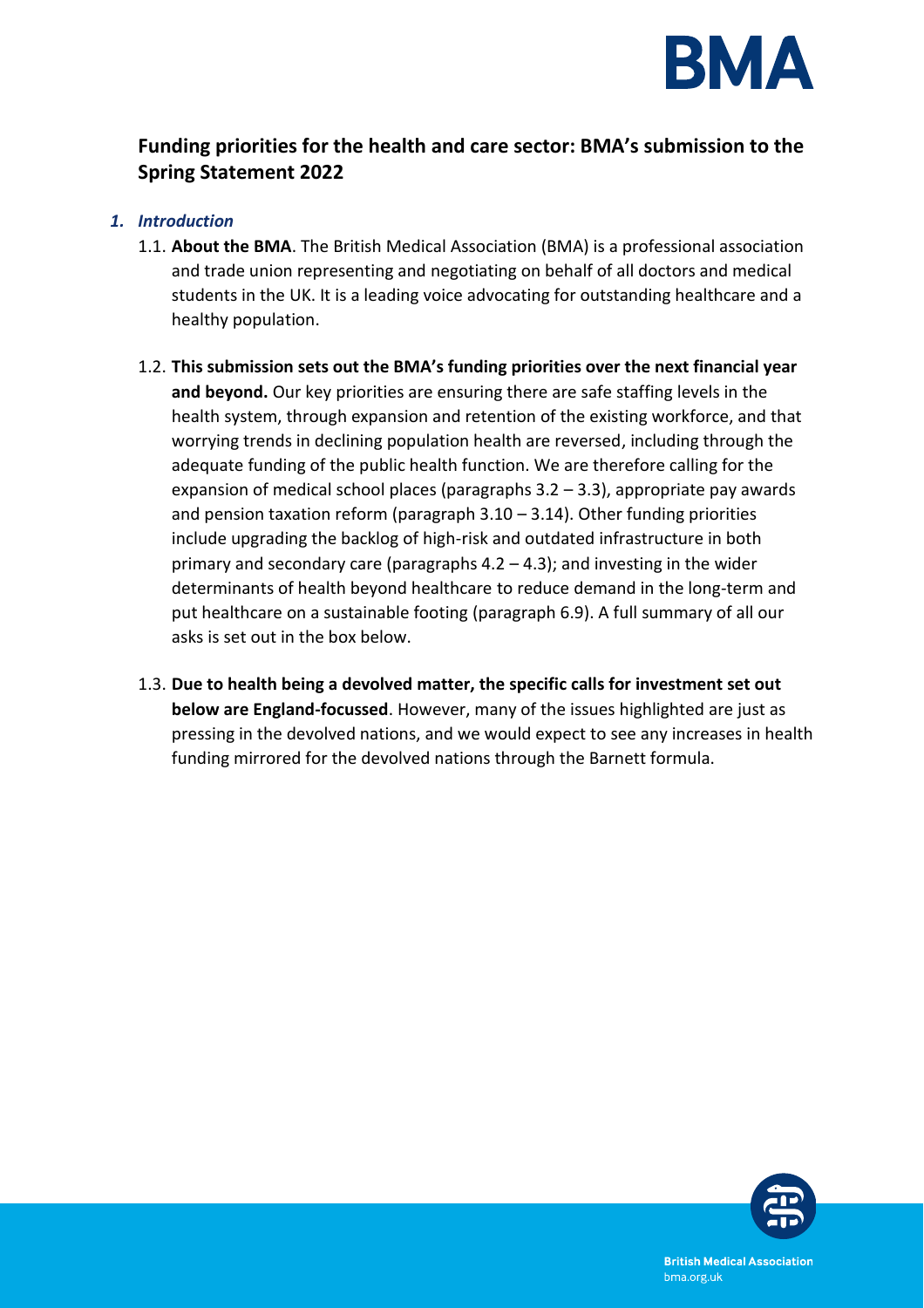#### Summary of key asks

Workforce recruitment and retention (section 3)

- Expand medical school places by 11,000 medical graduates per annum on average over the next three years (£2.7bn per year by 2024/25)
- Develop a long-term, publicly available, fully funded workforce plan
- A £1 bn welfare and wellbeing fund for staff
- Enhanced renumeration package including above inflationary pay award and a solution for punitive pension tax rules

Infrastructure (section 4)

- Fix backlog of unfit infrastructure (£9.2 bn one off)
- GP premises upgrade
- IT publish up to date assessment of funding need

Healthcare delivery and public health (section 5)

- Investment in mental health through doubling long-term plan pledge (£4.6 bn per year by 2024/25) and dedicated support for increased mental health demand as a result of COVID
- Additional funding for the non-COVID care backlog (additional £7bn over what has been pledged) with funding specifically set aside for primary care to support those waiting for treatment
- Adequately fund public health grant (additional £1.4 bn per year by 2024/25), and provide sufficient operational funding for UKHSA and OHID
- Keep free COVID testing for NHS staff and members of the public in contact with the clinically vulnerable

Beyond healthcare (section 6)

- Improve social care services (additional £7.5 bn by 2024/25)
- Free personal care in social care (additional £8.5 bn by 2030/31)
- Commitment to make improving health an explicit objective in every major policy decision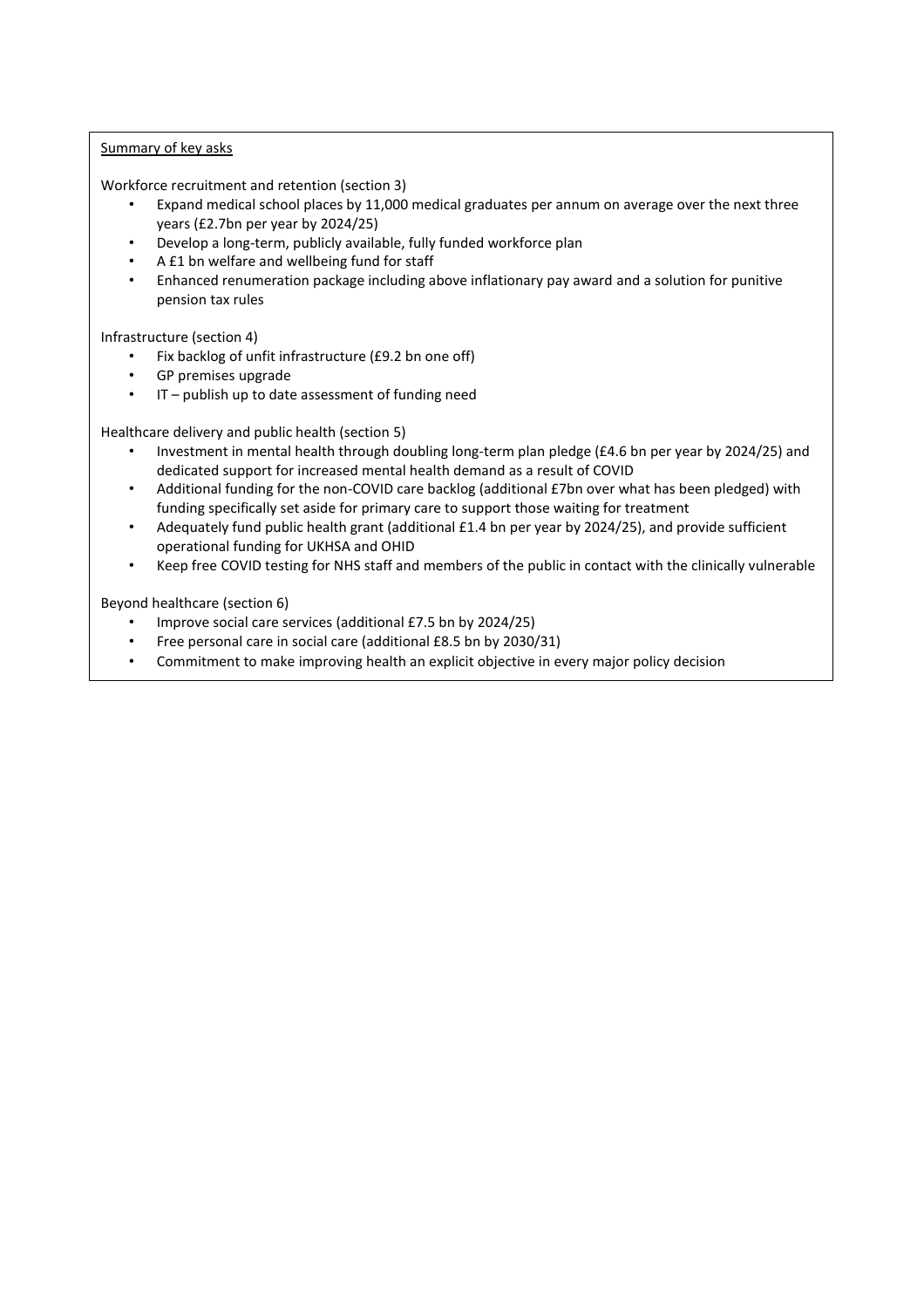*2. The pandemic has reinforced how important a well-resourced health and public health system are to our national security and to protect and grow our economy, yet historical underfunding has led to a lack of resilience in the system.*

- **2.1. Recent announcements from the Government provide a significant boost to funding for the NHS and social care, which represents an essential step in the right direction to enable the delivery of effective health and social care**. The recent Spending Review pledged £173.8 bn in real terms<sup>i</sup> for the Department of Health and Social Care's Budget (DHSC) in the next financial year (2022/23), rising to £176.4 bn by the end of the spending review period in 2024/25. This represents a significant funding boost over pre-pandemic levels – funding levels next year will by more than £25 bn than what they were in 2019/20. But despite this significant cash injection, the total allocated for 2024/25 is still nearly £10 bn lower than the amount needed for recovery of the system (£185.3 bn) as estimated by the Health Foundation<sup>ii</sup>.
- 2.2. **However, a historic lack of funding over the last decade led to a lack of resilience in the health and public health system at the start of the pandemic**. Infrastructure and staff have been and remain under extreme pressure. Prior to 2009/10, historical year on year increases in health expenditure (including spending on healthcare and public health) were 4.3%<sup>iii</sup>. But in the following decade, funding only increased by 1.6% per year, which was not enough to meet the additional health needs of a growing and ageing population. If spending had increased by the historical average of 4.3% in the decade prior to the start of the pandemic, health expenditure in the UK would have been £39 bn higher over that decade.
- 2.3. **As a result of historical underfunding, combined with the high levels of demand brought on by the COVID pandemic, the health system is under unprecedented pressure**. In General Practice, appointments reached a record high over the winter of 2021 $^{\rm b}$ . In secondary care, 6 million people were on waiting lists, awaiting elective care as of December 2021 in England, of which a record nearly 2.2 million had been waiting over 18 weeks<sup>v</sup>. 300,000 have been waiting over a year<sup>vi</sup>. Cancer targets continue to be missed, with first cancer treatment within two months of an urgent referral at a worrying low of 67%. Waiting times in A&E have rocketed, with patients waiting more than 12 hours from decision to admission at a record high over 16,000 in December. And pressures will likely remain high going forwards due to unmet need. Since the start of the pandemic there have been 4.3 million fewer elective

<sup>i</sup> Throughout this submission, costings are reported in 2021/22 prices.

ii https://www.health.org.uk/publications/health-and-social-care-funding-projections-2021

iii https://ifs.org.uk/uploads/IFS-Green-Budget-2021-.pdf

iv https://www.bma.org.uk/advice-and-support/nhs-delivery-and-workforce/pressures/pressures-in-generalpractice-data-analysis

<sup>v</sup> https://www.bma.org.uk/advice-and-support/nhs-delivery-and-workforce/pressures/nhs-backlog-dataanalysis

vi Ibid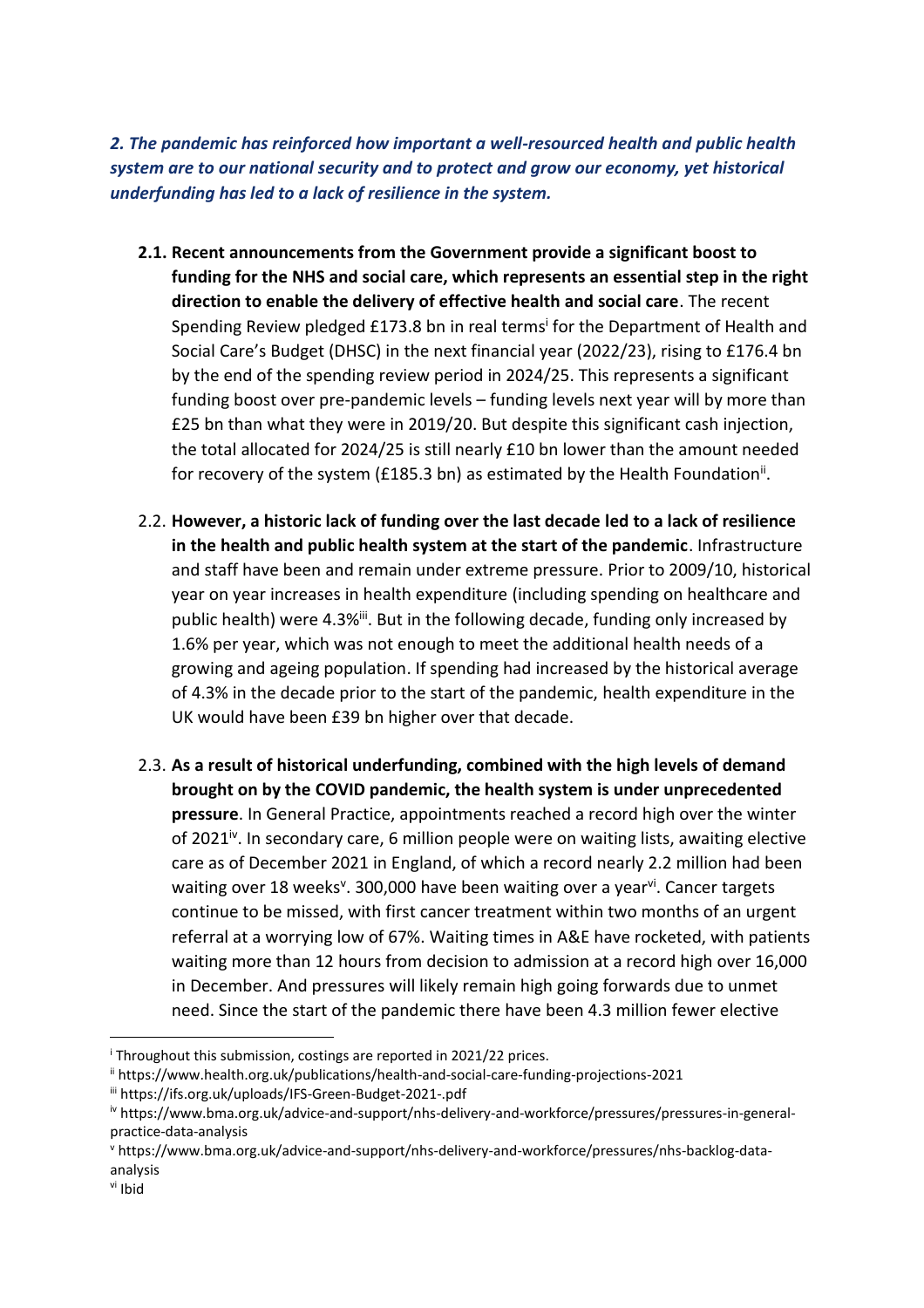procedures and 29.4 million fewer outpatient attendances, storing up pressures on services in the future<sup>vii</sup>.

- 2.4. **Pressures have been exacerbated by insufficient staffing**. The present lack of official, publicly available workforce planning or national strategy makes it difficult to quantify the full extent of staffing gaps, but chronic workforce shortages across the medical profession have existed for many years. Despite patient numbers rising, the total GP workforce has seen little growth since 2015, with the fully qualified GP workforce actually shrinking over that time. On the secondary care side, 8,158 or 5.8% of medical posts are vacant, with vacancy rates particularly high in the mental health and community sectors. When doctors are compelled to cover chronic staffing gaps purely to deliver a safe service, this leads to doctors being overworked and eventually to burnout, and has long impacted on morale through placing increased and often unjustifiable burdens on doctors. Therefore growing the workforce over the next decade is vital – through both recruitment of new doctors, as well as retention of existing doctors.
- 2.5. **Over the next decade, the health and care system will continue to face significant pressure.** One of the largest pressures on NHS spending has been, and is likely to continue to be, the cost implication of rising rates of ill health<sup>viii</sup>. Disability free life expectancy has been declining and the number of years lived with disability has increased among older age groups since  $1990^{\alpha}$ . Furthermore, more older adults are now living with multiple long-term health conditions. In addition, developments in new health technologies are likely to improve health but are also putting pressure onto the health system, as technological innovation tends to be cost increasing: studies estimate that technological change accounts for anywhere from 27% to 75% of health care spending growth in recent decades<sup>x</sup>. Due to increased cost pressures and increased demand, the Office for Budget Responsibility (OBR) estimates health spending may need to rise to up to 10% of GDP by 2035/36 (from 7.4% prepandemic)<sup>xi</sup>. Health expenditure is increasing in the majority of OECD countries for similar reasons<sup>xii</sup>, and it is important to be realistic about the need for sustainable funding for the spending needed. It is up to Government to decide which taxes this funding should be leveraged from, but at a minimum it is vital that the level of funding promised through the Spending Review is provided. We note that the £12.4 bn that the Health and Social Care levy is expected to pay for the equivalent of an additional 4 million hospital admissions alongside 29 million appointments in
- vii Ibid

viii https://economy2030.resolutionfoundation.org/wp-content/uploads/2022/02/Under-pressure.pdf ix

https://www.ons.gov.uk/peoplepopulationandcommunity/healthandsocialcare/healthandlifeexpectancies/bull etins/healthstatelifeexpectanciesuk/2018to2020

<sup>x</sup> https://economy2030.resolutionfoundation.org/wp-content/uploads/2022/02/Under-pressure.pdf

xi https://obr.uk/fsr/fiscal-sustainability-report-july-2020/

xii https://www.oecd.org/els/health-systems/health-expenditure.htm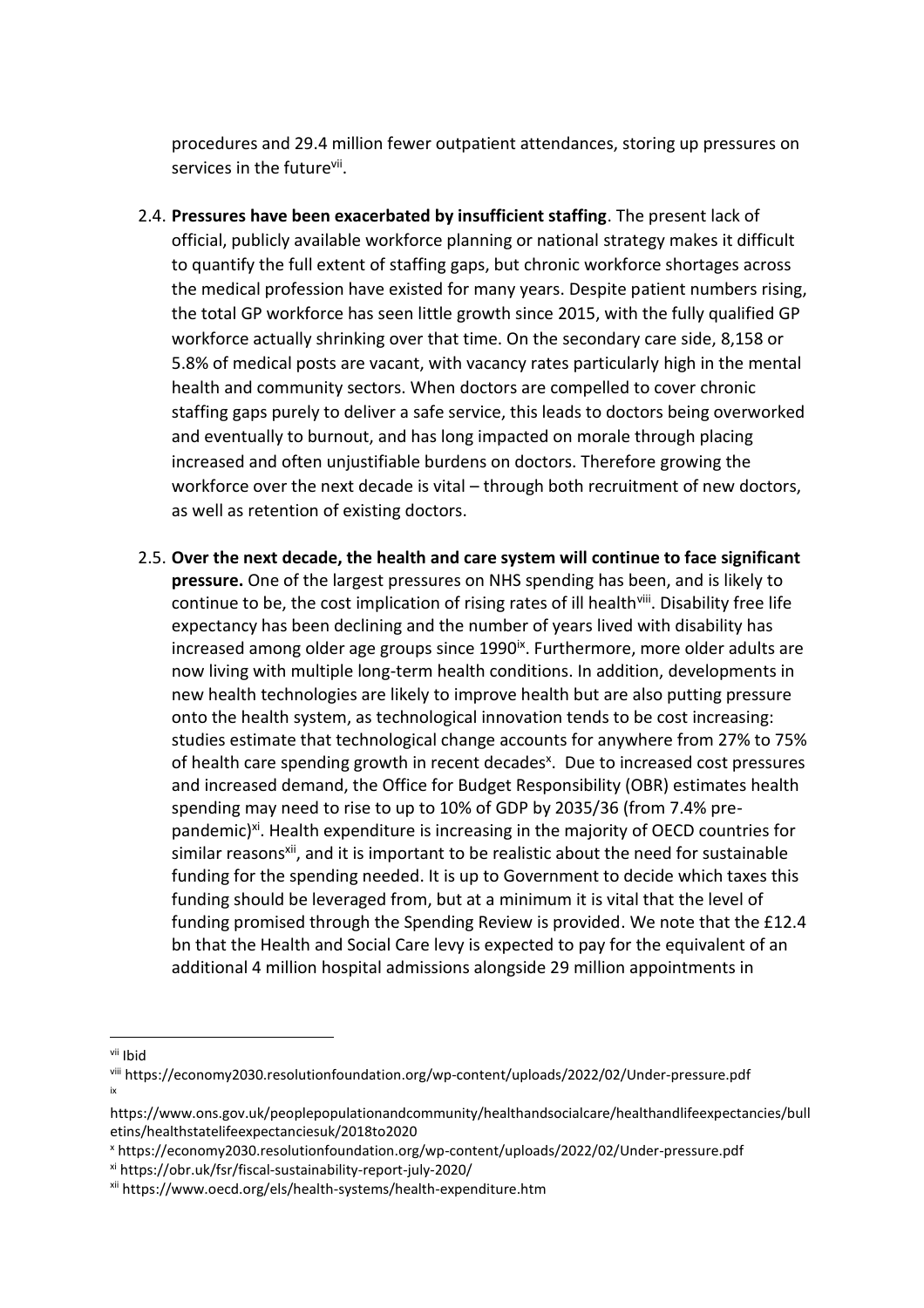general practice – capacity that the health system vitally needs<sup>xiii</sup> and if it is withdrawn or delayed, alternative funding sources should be provided. It is also vital that prevention of ill health is prioritised to minimise pressure on the health system and reverse the recent extremely worrying trends in population health.

<sup>&</sup>lt;sup>xiii</sup> This was calculated using unit costs from PSSRU uprated by projecting NHS cost inflation based on the last five years to 2022/23 prices, and then allocating 90% of the £12.4 bn expected levy revenue to secondary care and 10% to primary care.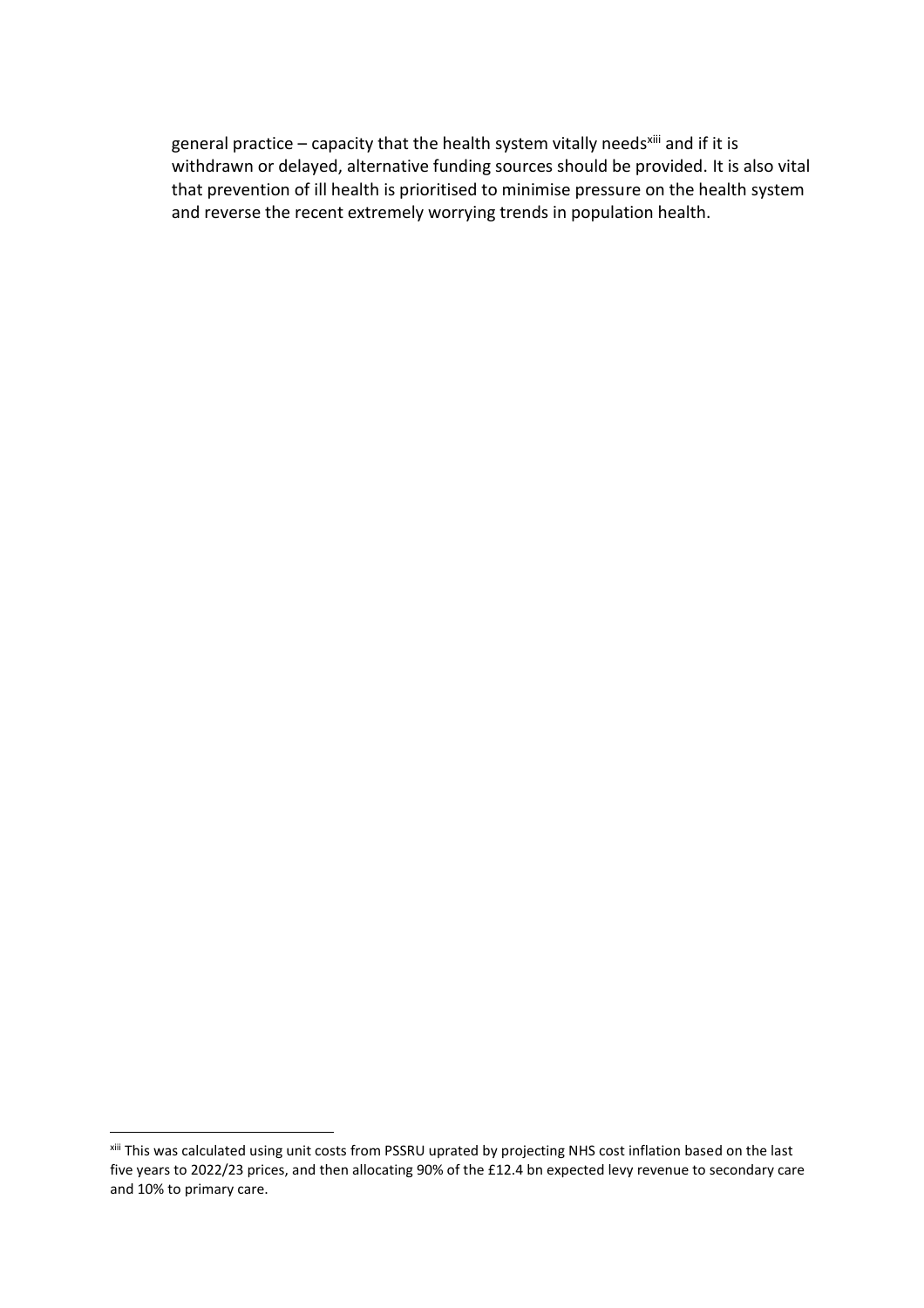## *3. Investment is needed to address workforce shortages and grow the NHS workforce, and fair remuneration and pensions for healthcare workers who have consistently gone above and beyond*

3.1. **Recruitment and retention of staff is a significant issue, if the NHS expects to deliver on its targets and provide a decent quality of care to its patients.** There are currently over 8,100 known FTE (full-time equivalent) medical vacancies in the secondary care workforcexiv, whilst GP vacancies are not even collected and published. In England, there are less than 3 doctors per 1,000 patients, whereas OECD comparator EU nations average 3.7 doctors per 1,000 patients. To bring England's doctor/population ratio in line with OECD comparator EU nations of 3.7, we estimate an additional 46,300 FTE doctors are needed (this includes the current 8,100 vacant posts<sup>xv</sup>. Yet given the growing backlog of unmet patient need, staff are being asked to continually ramp up efforts, for example delivering 30% more elective active activity in 2024/25 than pre-pandemic<sup>xvi</sup>. In General Practice, despite patient numbers rising, the total GP workforce has seen little growth since 2015, with the fully qualified GP workforce contracting over that time. As of January 2022, there are now the equivalent of 1,608 fewer fully qualified full-time GPs than there were in 2015<sup>xvii</sup>. This mean there are now only 0.45 fully qualified GPs per 1,000 patients in England, down from 0.52 in 2015. For the GPs that remain, this means increasing numbers of patients to take care of, as the average number of patients each GP is responsible for has increased by around 300 – or 16% - since 2015. This is in stark contrast to the broken UK Government election campaign promises to increase the number of GPs in England by 6,000 by 2025.

### *Recruitment*

3.2. **The number of medical school places must sharply increase.** In order to expand the workforce so that we have the same number of doctors per patient as comparative countries by 2030, we would need over 11,000 additional medical school places per year over the next three years, at a total cost of £8 bn or £2.7 bn per year<sup>xviii</sup>. However, given the simultaneous challenges of expanding the teaching space and the academic workforce, we recognise that there may need to be a step-by-step ramping up of new medical school places. In parallel, DHSC and NHSEI must also carry out an assessment of the future healthcare need of the UK population and set out how the remaining medical shortfall will be resolved in the coming decade,

xiv https://digital.nhs.uk/data-and-information/publications/statistical/nhs-vacancies-survey

xv https://www.bma.org.uk/advice-and-support/nhs-delivery-and-workforce/workforce/nhs-medical-staffingdata-analysis

xvi https://www.gov.uk/government/publications/build-back-better-our-plan-for-health-and-social-care/buildback-better-our-plan-for-health-and-social-care

xvii https://www.bma.org.uk/advice-and-support/nhs-delivery-and-workforce/pressures/pressures-in-generalpractice

xviii https://www.bma.org.uk/media/4316/bma-medical-staffing-report-in-england-july-2021.pdf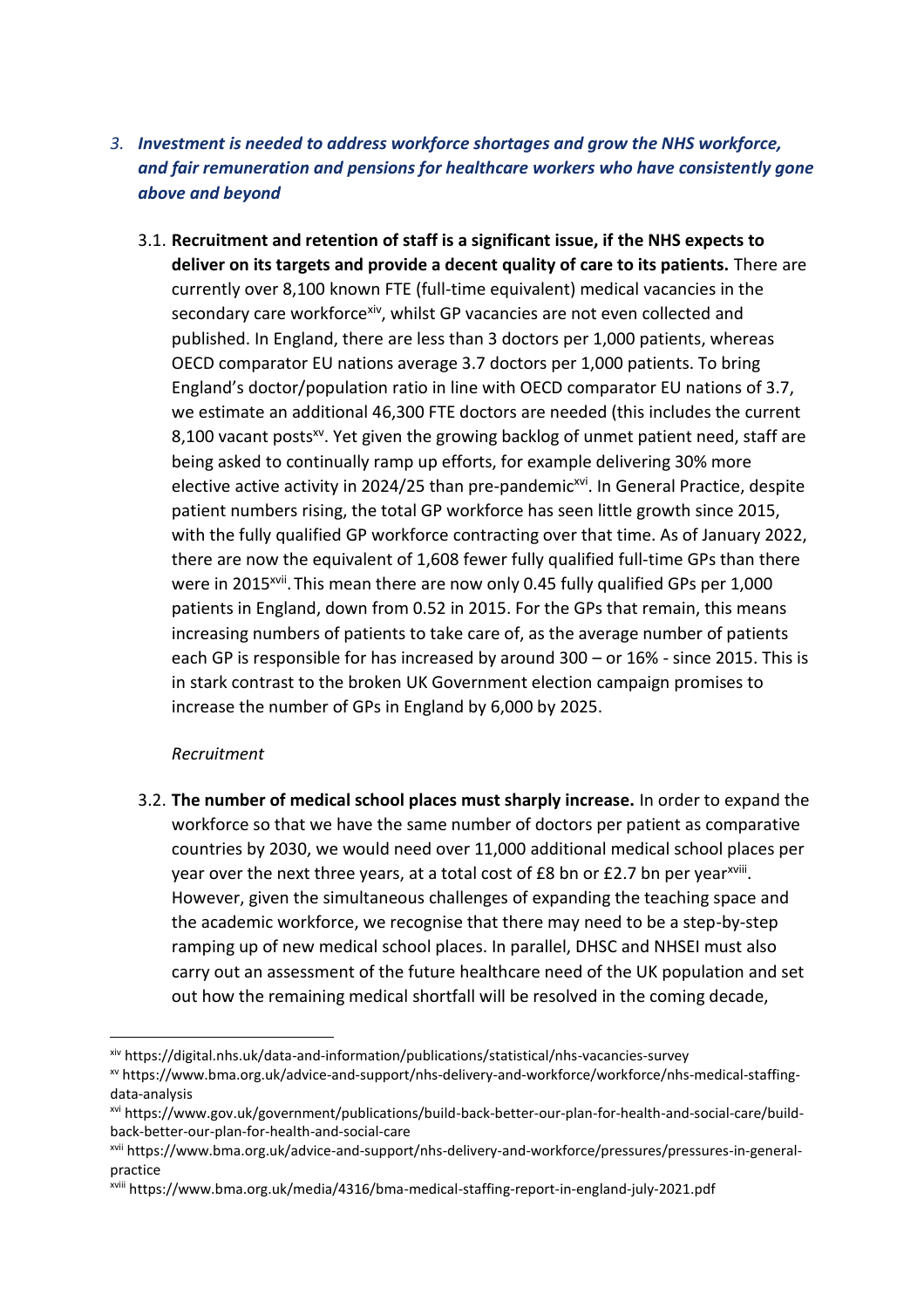jointly with the devolved nations. It is worth considering expanding medical schools into more rural localities as a means of encouraging people to stay there.

3.3. **The UK Government must match medical school place expansion with sufficient clinical placements, foundation programme places and corresponding specialty and, crucially, GP training places, working closely with the devolved nations.** This is necessary to ensure a high quality experience for medical trainees and to ensure that they are able to deliver high quality care. The staff/educator workforce, particularly medical academics, in medical schools and NHS providers also needs to expand significantly to deliver the necessary increased teaching, education and supervision workload. A flexible return to work programme for educators is urgently needed to bolster that workforce. Failing to guarantee access to the Foundation Programme and, later on, speciality/GP training places and continuing professional development for staff grade, associate specialist and specialty doctors would contradict efforts to address medical workforce shortages.

### *Retention*

- 3.4. **It is clear that the combined effects of the strain of working through the pandemic, below inflationary pay increases over the last decade, changes to pension rules and difficult working conditions have left many doctors considering their future and changing their retirement plans**. Last year, the BMA found that 32% of respondents to our regular tracker survey were now considering early retirement, compared to just 14% of respondents at the start of the pandemic<sup>xix</sup>. The BMA believes that, over the next year, the NHS will be faced with an unprecedented level of retirements and numbers of doctors leaving the profession unless the UK Government takes immediate action to keep people in the profession.
- 3.5. **Action must be taken to ensure that the NHS remains an attractive place to work, and to provide an incentive for doctors who are actively considering changing their career plans to instead remain working in the NHS.** For example through reducing bureaucratic workload, focussing on welfare and wellbeing including the provision of occupational health support, and enhancing renumeration packages (including pay, pensions and clinical excellence awards.)
- 3.6. **We should be seeking to cut red tape, remove unhelpful targets/barriers and reduce bureaucratic workload for doctors** to free up capacity for them to do more for their patients, as detailed in our 'Weathering the storm'<sup>xx</sup> report. This for example includes pausing all unnecessary mandatory checks and compliance training so they can get through the care backlog quicker.

xix [https://www.bma.org.uk/bma-media-centre/thousands-of-overworked-doctors-plan-to-leave-the-nhs-bma](https://www.bma.org.uk/bma-media-centre/thousands-of-overworked-doctors-plan-to-leave-the-nhs-bma-finds)[finds](https://www.bma.org.uk/bma-media-centre/thousands-of-overworked-doctors-plan-to-leave-the-nhs-bma-finds)

xx <https://www.bma.org.uk/media/4834/bma-weathering-the-storm-report-nov21.pdf>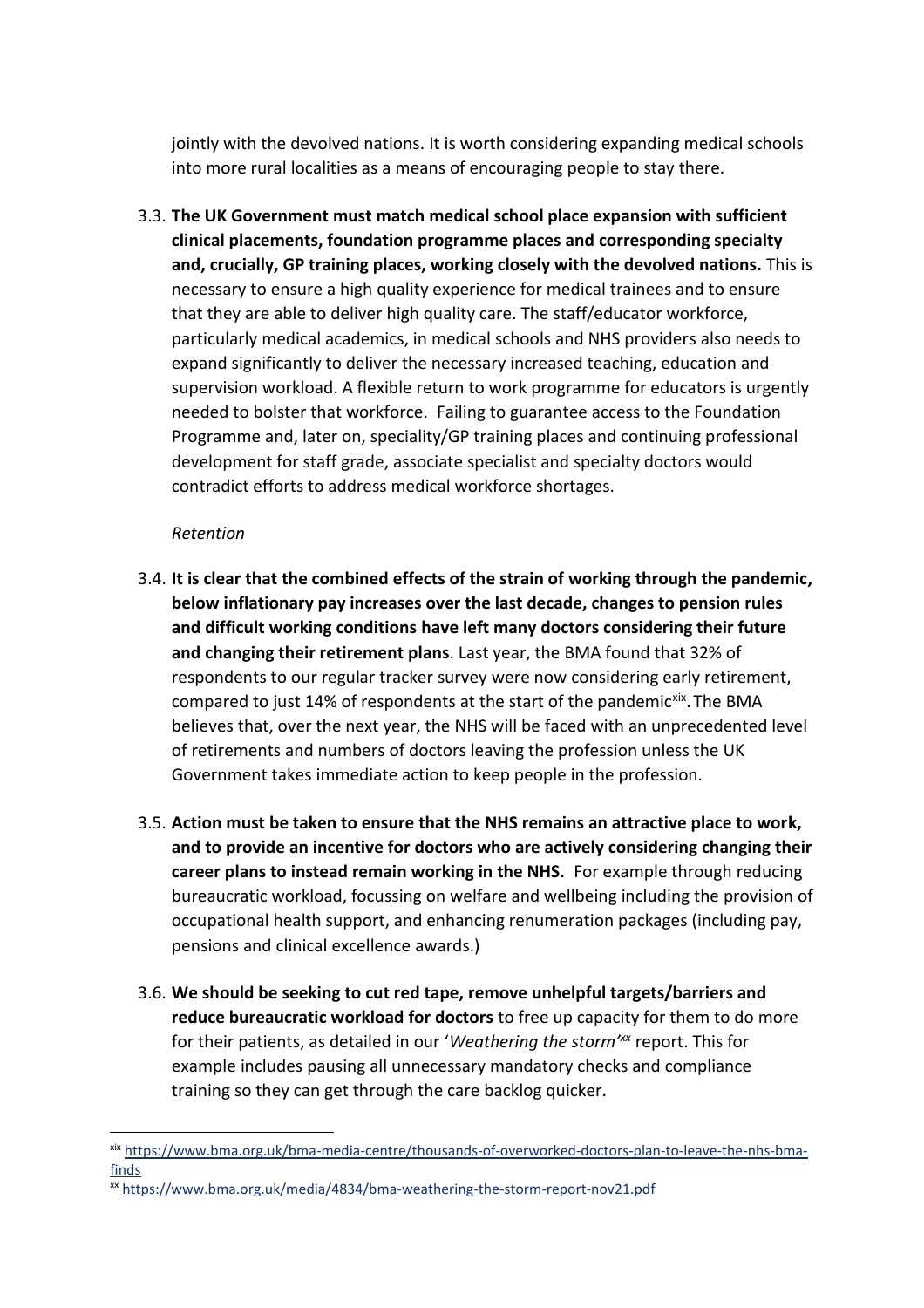- 3.7. **We are also calling for a welfare and wellbeing fund, to support a series of simple policy interventions to improve the working life of health staff.** The Modern Society Initiative have designed a package of measures which would cost £1 bn per year<sup>xxi</sup>. This would be used to fund free parking, free provision of hot drinks and hot food 24/7, provision of uniform washing services and better provision of scrubs, provision of staff wellbeing spaces, protected break times, consistent shift patterns and better communication and HR support for staff. Such measures are relatively simple to implement and can provide significant psychological benefit in addition to fair renumeration. In return, we expect these measures to improve staff health and wellbeing, improve productivity and staff retention and increase patient satisfaction.
- 3.8. **Improving the provision of occupational health services will also comfortably provide return on investment through improved retention, as well as reduced levels of sickness absence.** As the BMA's medical staffing report shows, in England there are currently only 98 specialist occupational physicians in NHS hospital and community health services, a reduction of almost half since 2009, and within this group, there are also a third fewer occupational health consultants<sup>xxii</sup>. The occupational health workforce will not be able to provide adequate occupational healthcare for NHS staff at these low numbers. While the People Plan states that improved occupational health support with a wider wellbeing offer will be piloted, it does not address our long-standing concerns that basic provision for staff is not available in some parts of the NHS. A comprehensive occupational health service for primary care staff in Scotland is backed by £1 million in current prices with funding provided on a recurring basis<sup>xxiii</sup>. We estimate that a similar service in England could be delivered at around £11.5 million per year and we expect it to reduce the magnitude of staff sickness absence.
- 3.9. **Over the past decade, doctors have faced declining renumeration packages and sub-inflationary pay awards**. Over the last decade doctors have seen their pay fall in real terms. We looked at data on average gross weekly earnings from the Office of National Statistics' Annual Survey of Hours and Earnings<sup>xxiv</sup>. Between 2011 and 2021, median RPI-adjusted weekly earnings fell significantly more for medical practitioners (reduction of 38%) compared to all workers (reduction of 21%).

### 3.10. **The BMA is calling for above inflationary pay awards, to close the real terms pay erosion doctors have faced over the past decade and reward them for**

xxi https://img1.wsimg.com/blobby/go/cae116ba-fbad-4e8d-9a74-

a52593537a00/MSI%20Special%20Report%20Who%20Cares%20For%20Those%20Who%20Car.pdf

xxii https://www.bma.org.uk/media/4316/bma-medical-staffing-report-in-england-july-2021.pdf

xxiii https://www.gov.scot/news/extra-support-for-gps-and-practice-staff/ xxiv

https://www.ons.gov.uk/surveys/informationforbusinesses/businesssurveys/annualsurveyofhoursandearnings ashe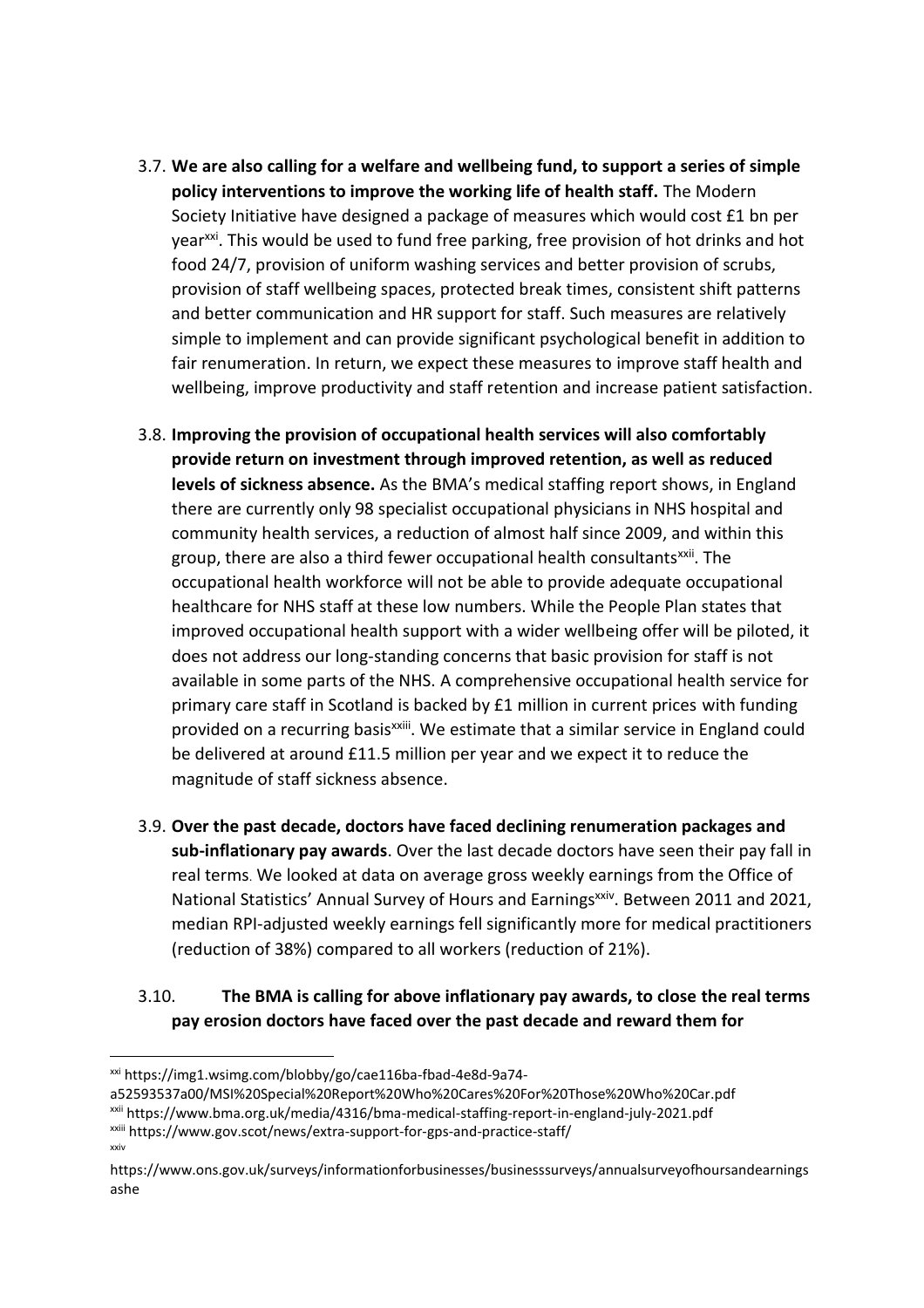**continuing to contribute to the NHS.** We are calling for a rise of RPI + 2% for the majority of doctors, with a 15% rise for junior doctors. A significant proportion of that will be returned to the Treasury in tax revenue. Furthermore, it is a false economy to not renumerate staff appropriately, because of the costs involved in recruiting and training new doctors also comes with a price tag.

- 3.11. **Action must also be taken to uplift the value of both the NCEA and LCEA schemes in recognition of the continued reduction in the overall pot for both schemes.** The value of both schemes has declined in recent years – for example the total value of national CEAs in 2020/21 was 20% lower in real terms than the previous yearxxv. And in 2022/23 there will be an estimated spending shortage of £7.5 million from this pot, as clinical academics have been excluded from the methodology for determining how much is available. This has in turn reduced the available pay to consultants at a time where the Government needs to be incentivising consultants to achieve excellence. We therefore call on Government to rectify the issues within these two schemes.
- 3.12. **The current pension system is inappropriately designed and in effect penalises doctors and other higher earners in the NHS**. The combined effects of contribution tiering (with the highest employee contribution rates significantly higher than the lowest contribution tier), the Lifetime Allowance and Annual Allowance limits on tax relief, mean that some doctors not only lose their tax relief on pension contributions, but are in fact taxed double on their contributions, meaning that some doctors face extremely high effective marginal tax rates. This leaves doctors with limited incentives to work additional hours, and many doctors at the height of their careers are choosing to reduce hours or retire early. We welcome recent adjustments to the annual allowance taper rate, as well as the consultation on flattening contribution rates across the NHS workforce, but they do not go far enough.
- **3.13. The BMA is calling for an immediate review of punitive pension taxation rules.** We would appreciate the opportunity to engage with the Treasury and discuss available options to mitigate the impact these rules are having and will have on the decision for staff at the height of their careers to leave the workforce or reduce hours at a time when we can least afford for them to do so. We suggest the following options are considered: a tax unregistered scheme, similar to the solution offered to judges; immediately introducing mandatory recycling schemes for members who have been left with little option but to opt out of the pensions scheme; and/or making an annual allowance compensation scheme permanent as in 2019/20. An alternative solution would be to scrap the annual allowance for public

xxv

https://assets.publishing.service.gov.uk/government/uploads/system/uploads/attachment\_data/file/982329/a ccea-annual-report-2020.pdf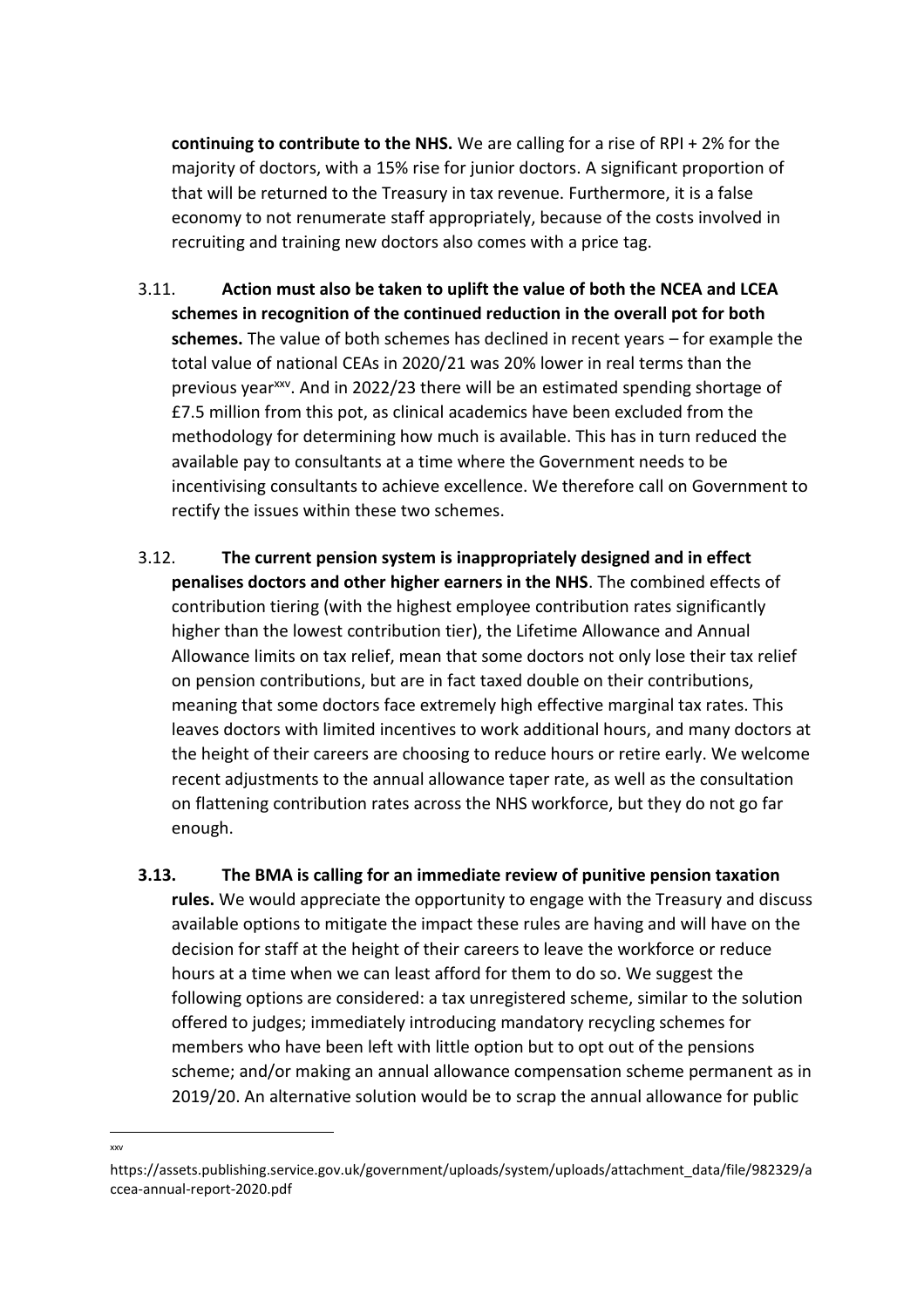sector defined benefit schemes as it is unsuitable in this type of scheme. Our preferred option is a tax unregistered pension scheme.

**3.14. The cost of NHS pensions scheme (NHSPS) membership is also particularly high compared to other public sector schemes.** At the top end of the pay scales, doctors pay almost twice as much a year in contributions for a similar pension as civil servants or high court judges. The NHSPS target yield of 9.8% total employee contributions to the scheme also compares unfavourably with a number of other public sector schemes, with the Local Authority scheme at 6.5%, and the Civil Service scheme at 5.6%. We do not agree that the 9.8% average yield needs to be maintained post 2022.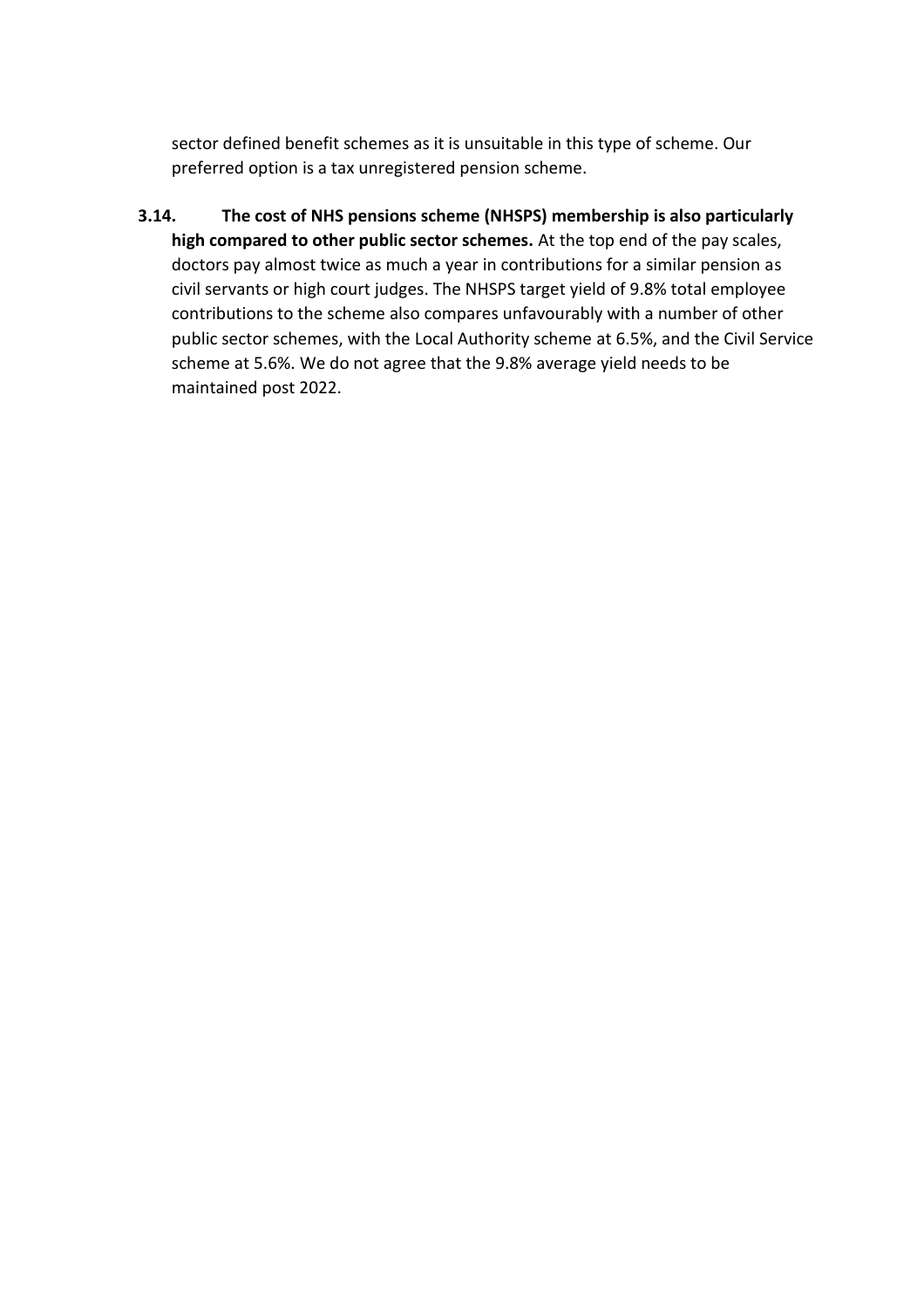### *4. Investment is needed to ensure the backlog of poor, inefficient and high-risk infrastructure (estates and technology) is tackled with sufficient capital funding*

4.1. **We acknowledge and support the recent focus on additional infrastructure investment, totalling over £5.9 bn, as part of a total planned capital budget of £10.3 bn in 2022/23.** Recent announcements to invest in new diagnostic capacity, new surgical hubs and investment in digital transformation and technology are positive, although it is vital that there is sufficient staff to utilise them. This highlights the need for a workforce plan to ensure that new capabilities can be used to their maximum capacity as set out above.

### *Estates and premises*

- 4.2. **The previous decade, though, has seen significant underinvestment in capital – resulting in a huge backlog of maintenance problems, worth at least £9.2bn in secondary care alone.** Capital investment into the NHS has increased in recent years but hasn't kept pace with the rapidly increasing maintenance backlog. A total of £4.5 bn from the DHSC capital budget was transferred to the revenue budget between 2014/15 and 2019/20 to plug gaps there before this practice was halted in 2020/21<sup>xxvi</sup>. As a result, there has been a failure to invest in existing estates and infrastructure, which has had serious implications for patient safety. In 2020/21 this resulted in 6,812 clinical incidents, where clinical services were delayed, cancelled or interfered with because of estates and infrastructure failures<sup>xxvii</sup>. The total estimated cost of the maintenance backlog and of repairs to buildings and facilities reported by the NHS provider sector is currently £9.2 bn, of which 50% is considered 'high' or 'significant' (meaning it is likely to cause major disruption to services)<sup>xxviii</sup>. This is more than the entire capital budget once new investment is taken into account. Further investment of at least £5 bn is needed to eliminate the entire backlog. In addition, the COVID pandemic has made it clear that many estates are unsuitable to deal with the challenges of a highly infectious disease that requires additional measures such as ventilation, isolation rooms, and social distancing, to keep patients and staff safe. While we will need to learn to live with COVID-19 taking additional measures to futureproof the estate will remain important. There may be further variants of concern and there will be new respiratory diseases, so we need to make sure we are ready to respond better in future.
- 4.3. **GP premises also need significant investment.** We have long highlighted the sorry state of general practice premises. Our GP premises survey published in 2018 showed that half of GP practice buildings are not fit for purpose, and only two in

xxvi https://www.kingsfund.org.uk/projects/nhs-in-a-nutshell/nhs-capital-investment

xxvii https://digital.nhs.uk/data-and-information/publications/statistical/estates-returns-information-collection xxviii https://digital.nhs.uk/data-and-information/publications/statistical/estates-returns-information-collection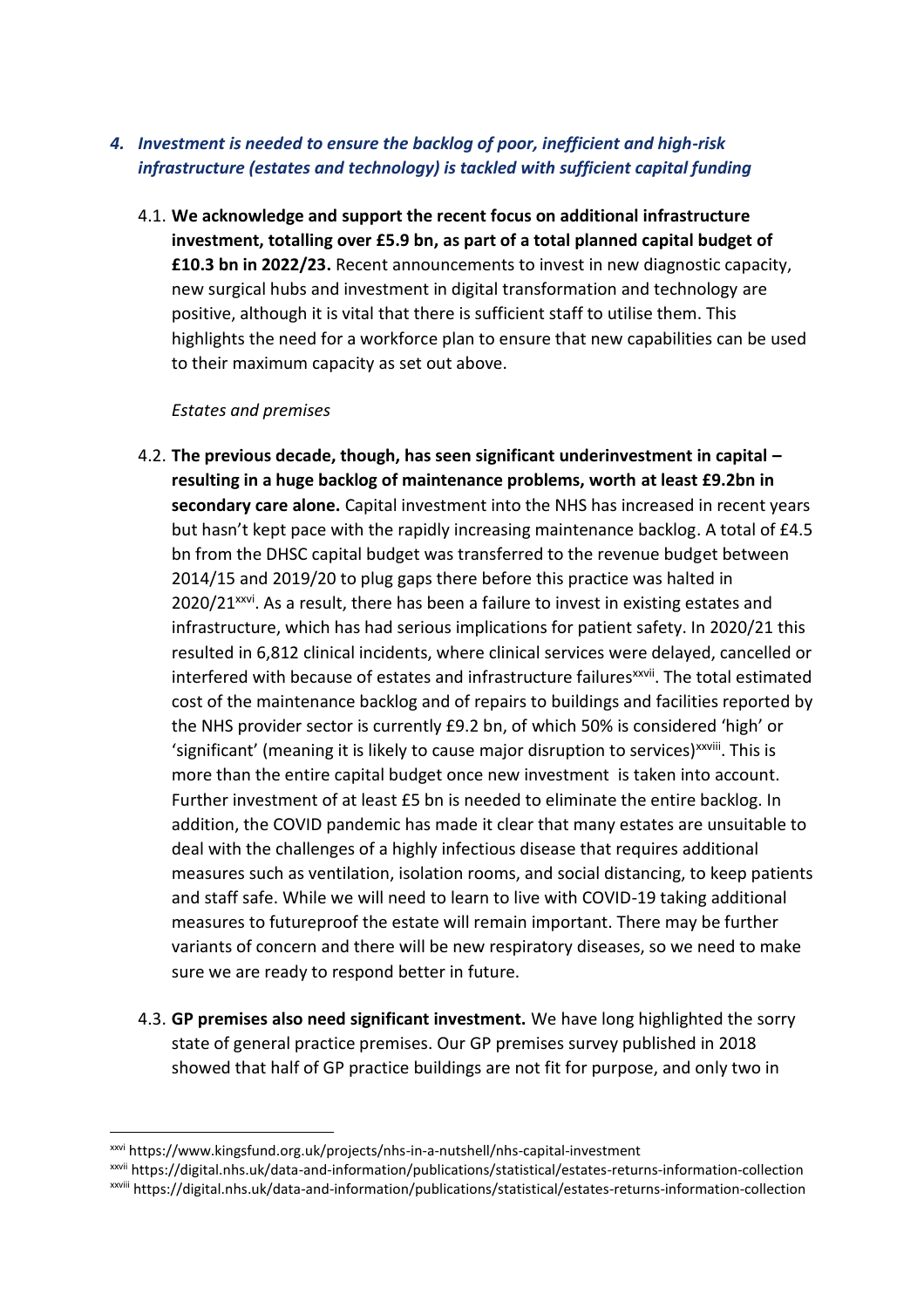every ten practices were fit for the future<sup>xxix</sup>. The results of our survey informed the General Practice Premises Policy Review, led by NHS England and agreed by the DHSC and the General Practitioners Committee of the BMA. The review reported in June 2019, with a recommendation that '*capital is required both to bring up the standard of current estate and to transform primary care estates across England, to deliver what is required for the clinical and service vision of the Long-Term Plan in purpose-built premises'*xxx . And as with secondary care estates, many GP premises will need additional investment to support improved ventilation, social distancing and the provision of isolation rooms to ensure they are fit for purpose.

4.4. **We are therefore calling for urgent capital investment in GP through the creation of a new fund for GP premises**. This should be a fund ringfenced for GP premises specifically. It should be apportioned to localities according to need, based on needs assessments conducted by ICSs.

*NHS information technology*

- **4.5. The lack of adequate and interoperable IT infrastructure is one of the biggest barriers to creating a more collaborative and coordinated NHS, and results in significant time wasted.** A recent survey by the BMA found that more than a quarter (27%) of doctors lost three or more hours a week as a result of poor and inefficient IT<sup>xxxi</sup>, further reducing capacity and exacerbating the significant pressures on the NHS due to the pandemic. Overall, we estimate that more than 18 million working hours may be lost in a year due to poor IT.
- **4.6. A full audit of the NHS IT estate should be carried out to give an up to date estimate of the true cost of upgrading it.** In 2019, NHSEI estimated the cost of digital transformation to be around £5.1 bn by 2023/24 with an additional £3 billion to be spent by trusts by 2028/29 $xxi$ i. This is £5.4 bn and £2.3 bn respectively in current prices, or £8.5 bn overall. The £2.1 bn announced recently is an excellent start, but is unlikely to be sufficient. The Department of Health should carry out a full audit of the NHS IT estate to estimate the full cost of digital transformation and ensure sufficient funding is provided for it.
- **4.7. Key priorities for IT investment must be interoperability, as well as training to ensure staff are able to efficiently use hardware/software invested in.** Greater interoperability between secondary and primary care would naturally facilitate better communication and better, more coordinated care for patients. A lack of interoperability results in greater duplication of work for doctors, leading to a

xxix https://www.bmj.com/content/364/bmj.l798

xxx https://www.england.nhs.uk/publication/general-practice-premises-policy-review/

xxxi https://www.nao.org.uk/wp-content/uploads/2019/05/Digital-transformation-in-the-NHS.pdf

xxxii https://www.nao.org.uk/wp-content/uploads/2019/05/Digital-transformation-in-the-NHS.pdf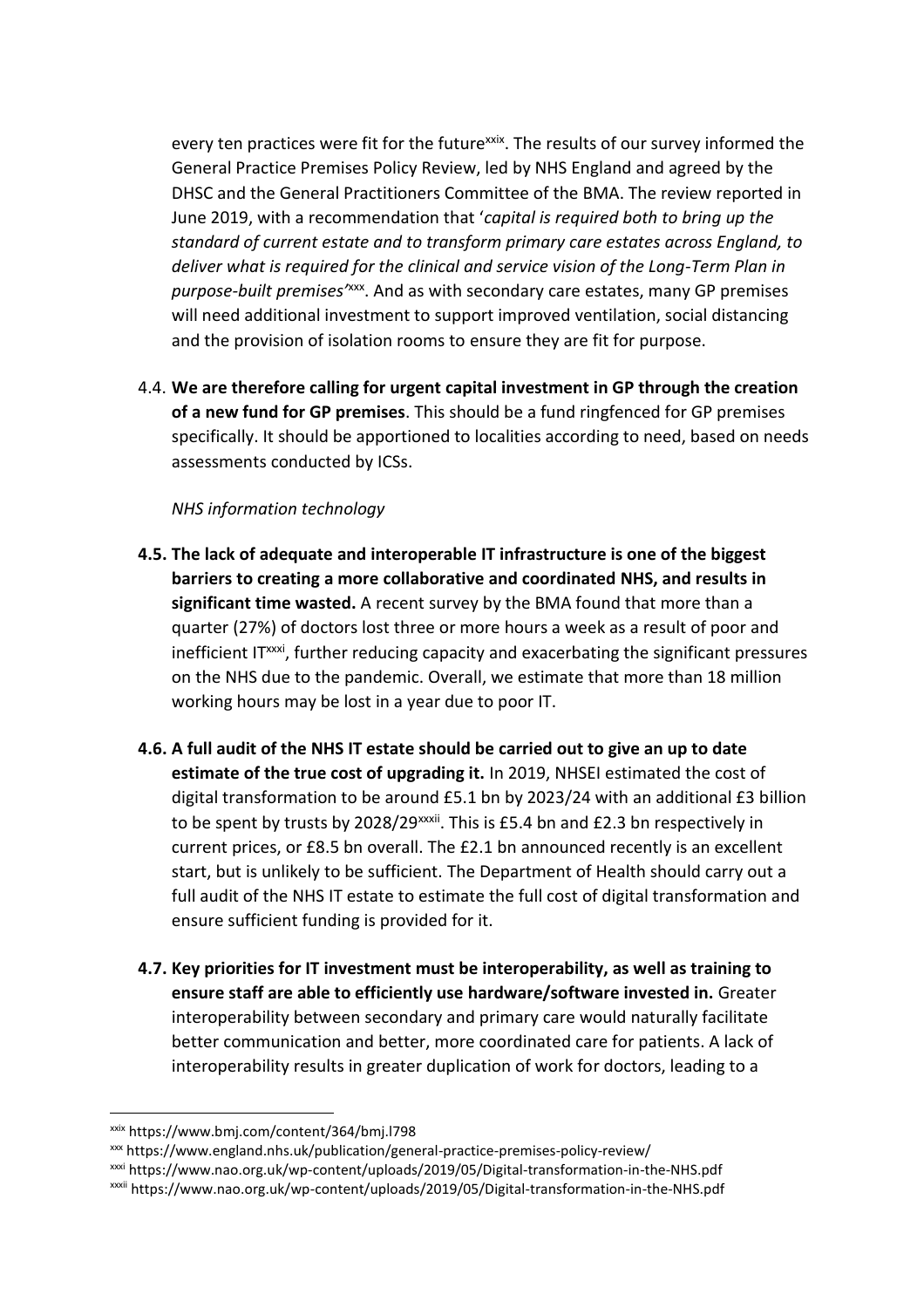greater workload at a time when we can least afford this and patients having to wait longer, and it can also lead to errors which can put patients at risk. Thought must however be given by NHSEI to how time taken by clinicians to undertake the training necessary to share data will be covered during a time of significant strain on NHS capacity.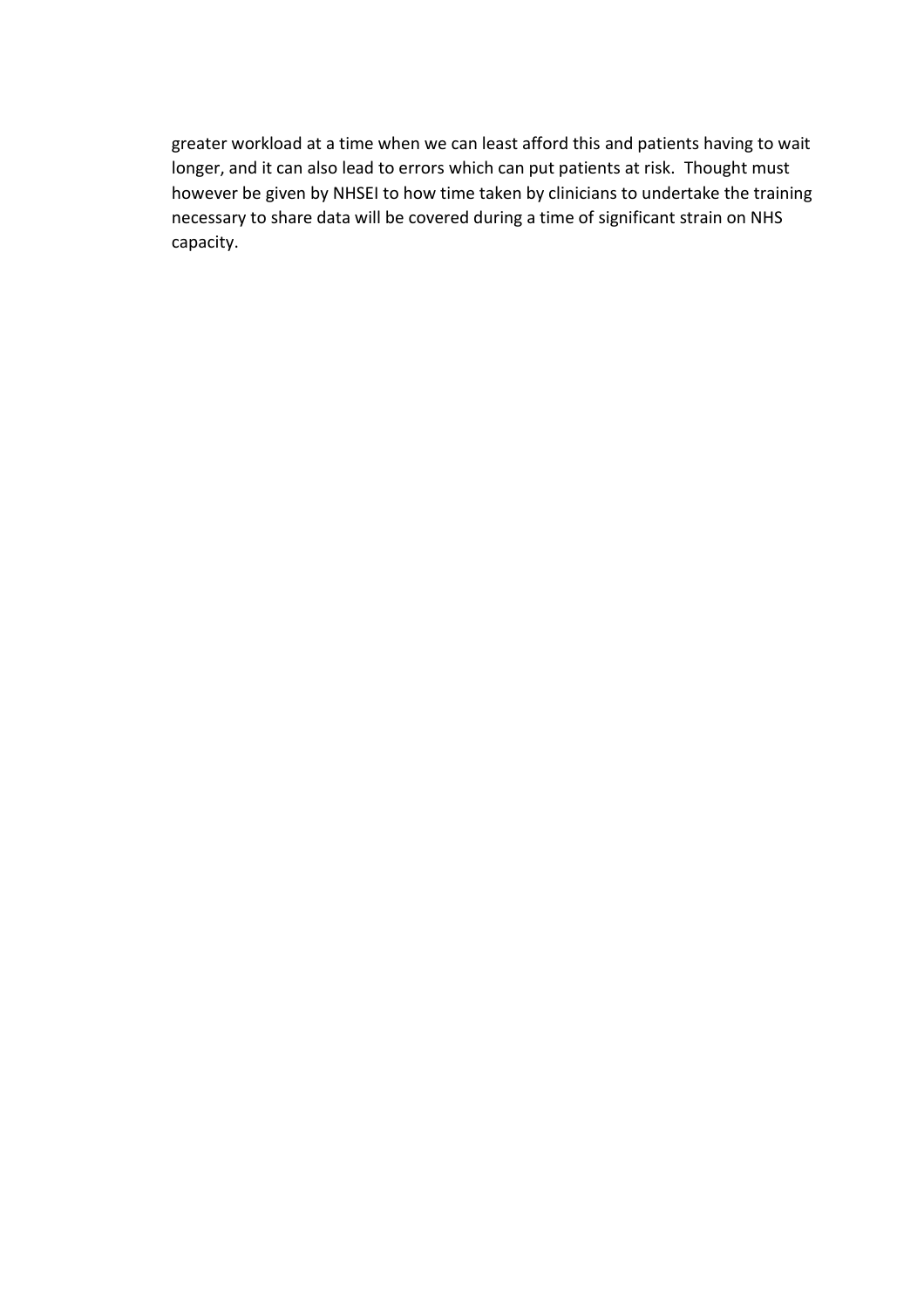*5. Funds should be directed for healthcare delivery and public health where they are needed, including mental health services, elective recovery, and public health delivery* 

*Mental health*

- **5.1. Prior to the pandemic, the majority of those with a mental health disorder were not receiving treatment, and health providers have reported significant increases in demand and the severity of new referrals due to the pandemic**. The effects of COVID-19 on population mental health have been considerable and are likely to continue to be so, with estimates suggesting around 11% more new referrals to mental health services up to 2023<sup>xxxiii</sup>. The Government has rightly listened to stakeholders such as the BMA and allocated resources to mental health services over the course of the pandemic. However, in light of the scale of unmet need before the pandemic, the COVID backlog and increased demand as a result of the pandemic, we do not believe these funding promises have gone far enough.
- **5.2. We continue to ask for mental health spending to be doubled in real terms over the period of the NHS Long-Term Plan, alongside increased investment in primary care, public mental health, mental health research and the mental health estatexxxiv .** Despite one in six people in the population having a mental health disorder prior to COVID, less than half of people with a disorder were receiving treatment<sup>xxxv</sup>. This would mean investing at least £4.6 billion a year by 2024/25, and would meet the cost of providing support to everyone with a mental health condition. Dedicated additional funding should be made available to CCGs in the next financial year in light of the increased demand created by COVID-19, which has been estimated by NHS Midlands and Lancashire's Strategy Unity to lead to increased costs of £1 bn across England (based on additional 11% new referrals a year)<sup>xxxvi</sup>.

### *Elective recovery*

5.3. **Further funding is needed to ensure elective recovery targets are met.** The Health Foundation estimated 'fast recovery' would cost £17 billion from 2020/21 - 2024/25 to clear the non-COVID care backlog and meet the RTT target (92% seen within 18 weeks) by 2024/25 and assuming that 75% of 'missing patients' return<sup>xxxvii</sup>. They also have estimated a slower recovery (returning to 2018/19 levels of performance - 87% seen within 18 weeks) by 2028/29 of £14.6 bn total. Given that £10 bn has already

xxxiv https://www.bma.org.uk/media/2750/bma-the-impact-of-covid-19-on-mental-health-in-england.pdf xxxv https://digital.nhs.uk/data-and-information/publications/statistical/adult-psychiatric-morbidity-survey

xxxiii https://www.strategyunitwm.nhs.uk/mental-health-surge-model

xxxvi https://www.strategyunitwm.nhs.uk/mental-health-surge-model

xxxvii https://www.health.org.uk/publications/health-and-social-care-funding-projections-2021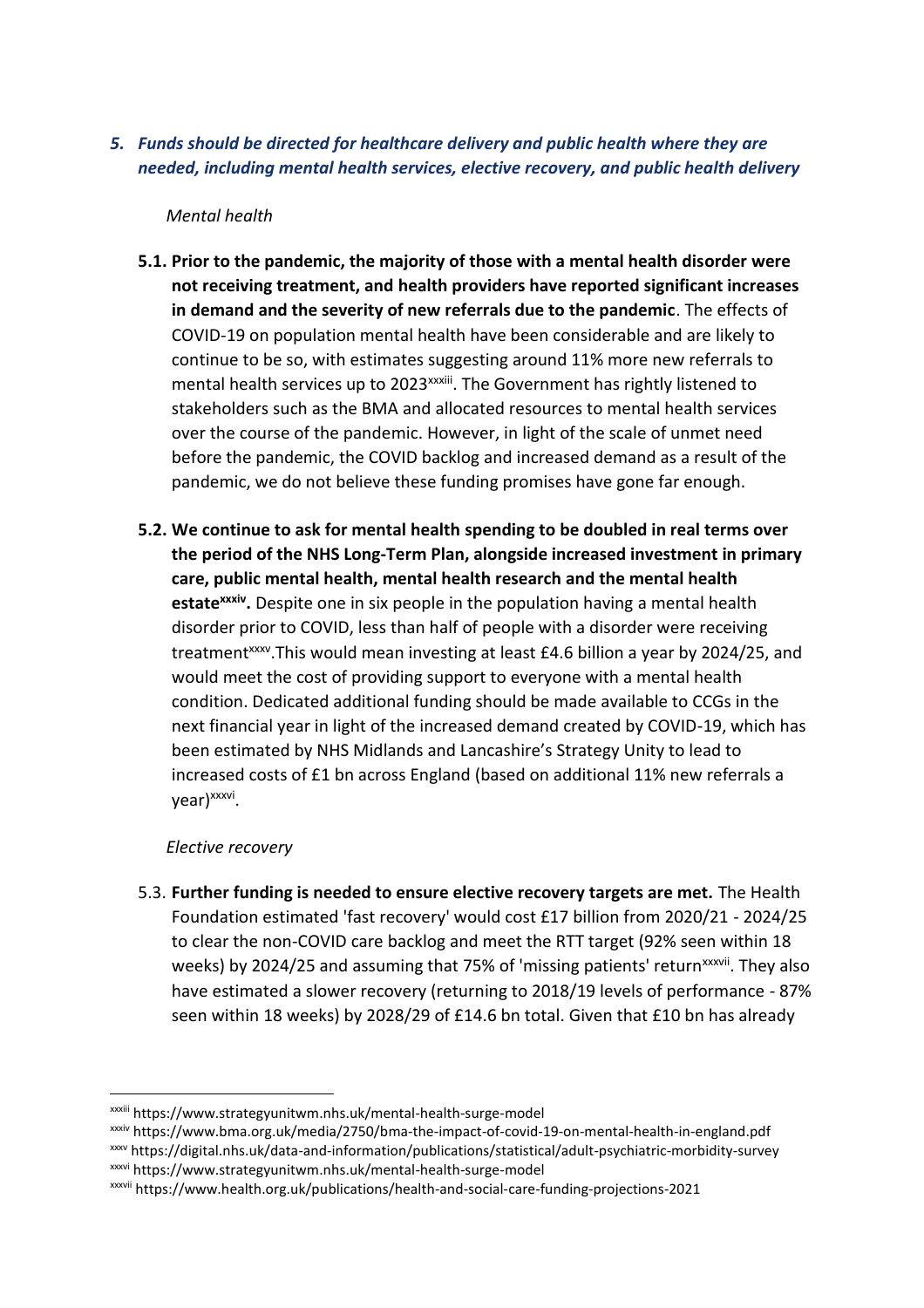been pledged since 2020/21 for the recovery, we estimate a further £5 bn - £7 bn will be needed across the spending review period and beyond<sup>xxxviii</sup>.

*5.4.* **Primary care is also vital to the elective recovery.** Primary care is also necessary, working together with secondary care, to clear the backlog of unmet need. Primary care must support patients with long term conditions who might not have received care over the pandemic as well as patients who are waiting for access to secondary care and so need support in the community whilst they are waiting need additional care on top of business as usual treatment. 10% (roughly equivalent to the primary care share of the NHS budget) of the elective recovery spend should be allocated to primary care to support this, on top of the additional funding required to fully clear the backlog. (This is not to say we think primary care should only receive 10% of the total NHS budget, but points out the need for general practice to also be considered in the elective recovery).

### *Public health services and health security*

- 5.5. **COVID-19 has demonstrated the importance of public health services and how they help to reduce pressure on the NHS, through the health protection function, by addressing inequalities at local level and by ensuring healthcare services meet the needs of populations but public health services remain significantly underfunded**. Compared to 2015/16, the public health grant has been significantly cut. When population growth and inflation are taken into account, the 2022/23 grant is 24% lower than 2015/16. This has led directly to the reduction in public health services<sup>xxxix</sup>. In addition to this, while the pandemic has shown how vital both ongoing and surge health protection capacity is at local level, there is now the unrealistic expectation that this will be maintained, yet the additional local resource for this function (the Outbreak Containment Fund) is being withdrawn.
- 5.6. **We should be seeking to restore the public health grant to adequate levels rather than maintaining the low and unambitious level of public health funding of the past few years.** The Health Foundation estimates that in order to restore the grant to its real-terms value and meet increasing cost pressures and demand, the grant should be £4.7 billion by 2024/25. To meet that trajectory, the grant for the upcoming year (2022/23) should have been at least £3.8 billion, or 14% higher than the £3.3 bn allocated. The Outbreak Containment Fund should also be restored.
- 5.7. **Health Protection and improvement are crucial areas that should also remain appropriately resourced at central and regional level.** The creation of the new UK Health Security Agency (UKHSA), along with the Office for Health Improvement and Disparities (OHID), signals the commitment to this area, but it is vital that there is sufficient funding for these organisations to appropriately monitor and mitigate significant threats to health and to continue to provide screening and immunisation and other vital public health services. Together, the UKHSA and the OHID should have an operating budget exceeding the prior Public Health England operating budget, to reflect the essential need for these functions.

xxxviii https://committees.parliament.uk/writtenevidence/41434/pdf/

xxxix https://www.nao.org.uk/report/financial-sustainability-of-local-authorities-2018/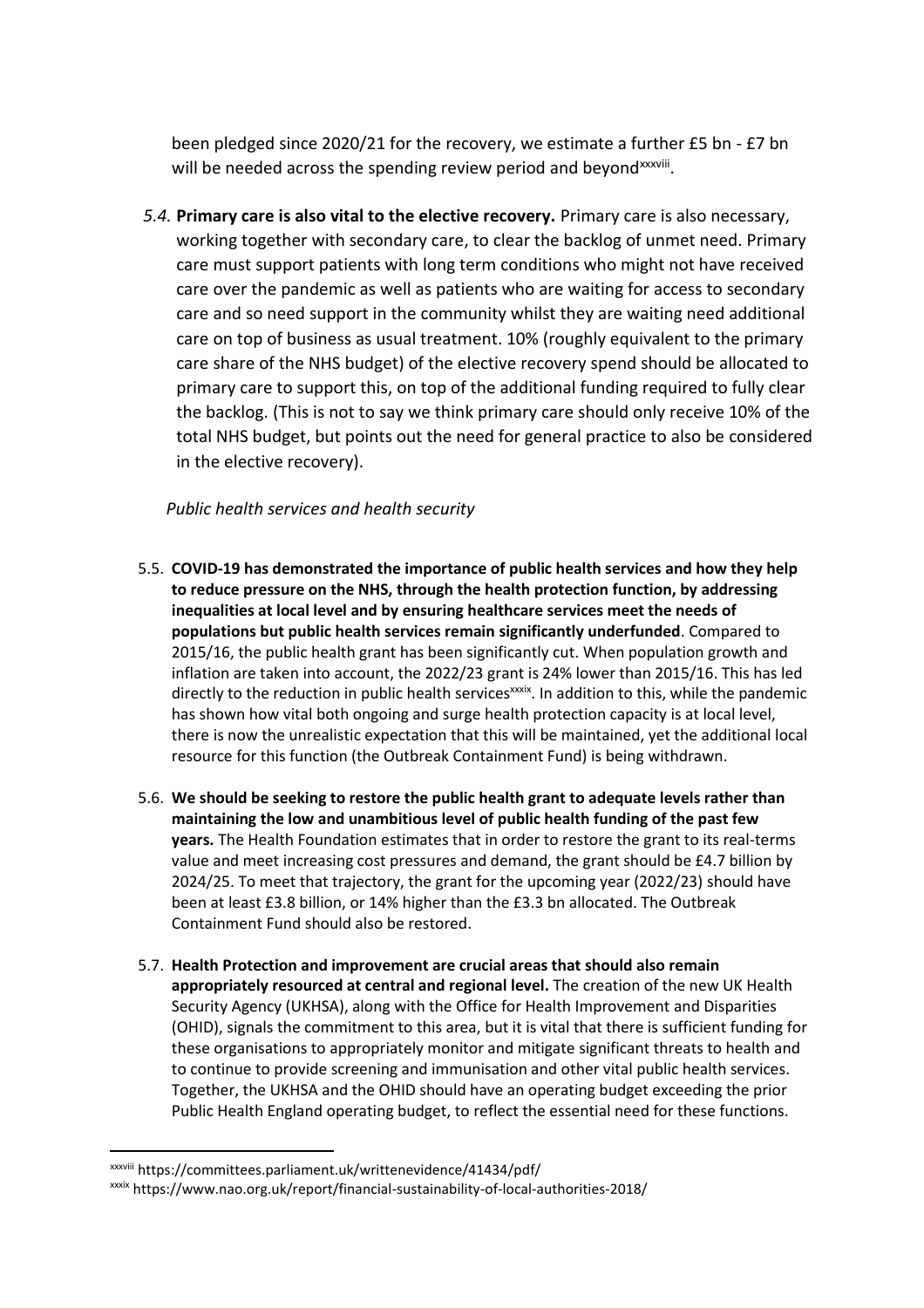5.8. **Investment in increased capacity through expansion of public health higher specialist training is also needed** to continue to contain the threat of COVID-19 and future threats of infectious diseases, to tackle population health threats such as obesity and inactivity, both directly and through addressing the wider determinants of health and to input into local commissioning of healthcare services, at ICS Board level, to ensure these meet the needs of local populations. We agree with other public health experts that there is a shortage of public health specialists throughout the system. The Faculty of Public Health recommends aiming for a minimum of 30 whole time equivalent Public Health consultants per million population<sup>x</sup>. Currently there are between 15 and 24 per million across the nations of the UK. In order to achieve this workforce objective, recruitment to specialty training would need to increase by at least a third: from around 75 to around 100 posts per year across the UKxli .

xl https://www.fph.org.uk/media/3323/fph-submission-to-csr-2021-final.pdf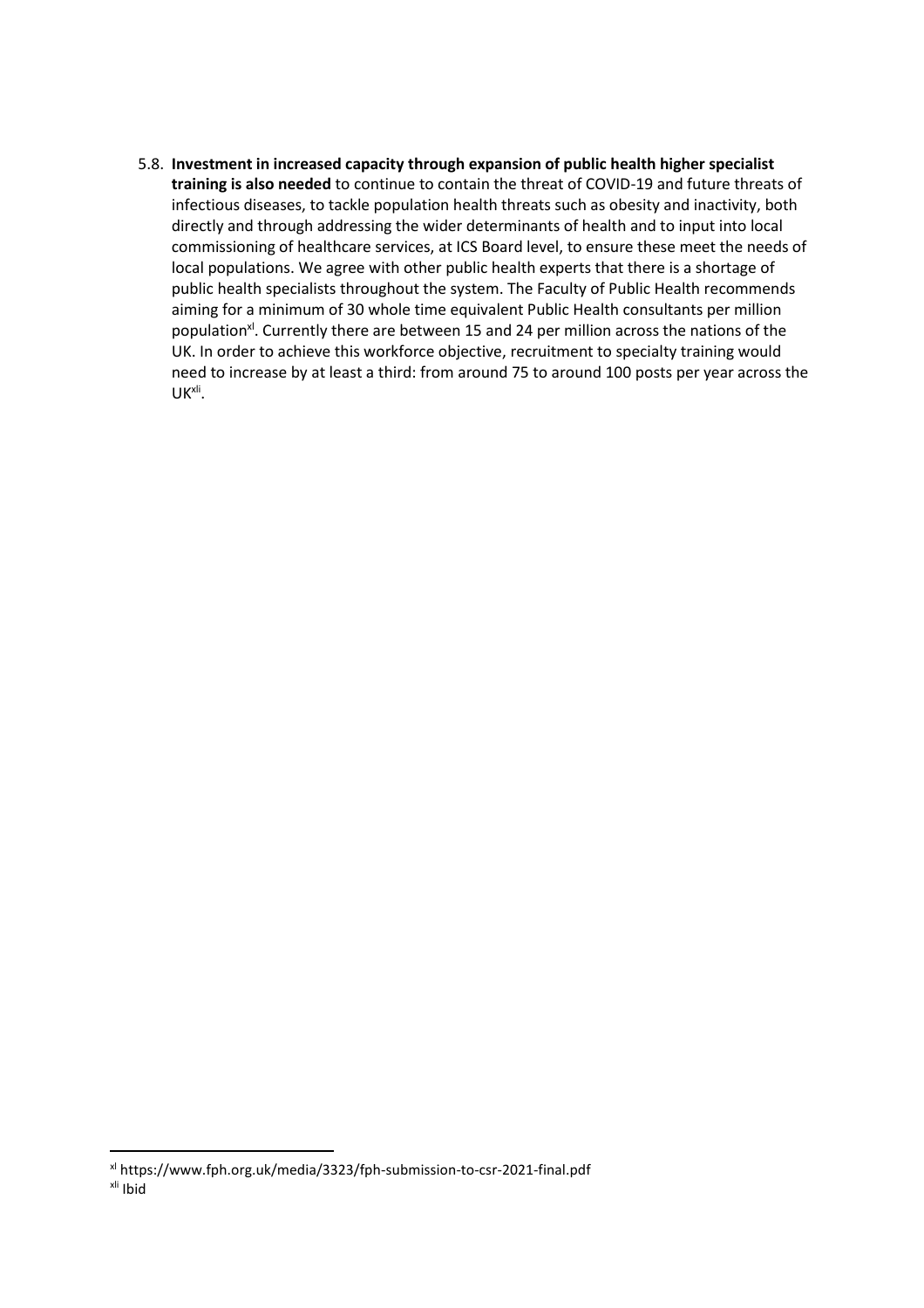### *6. Investment is needed to fund policies that support health beyond healthcare will reduce pressure on the healthcare system in the long run*

*Living with COVID*

- **6.1. It is clear we will have to learn to adjust to the reality of COVID, but in doing so we must retain protections that allow us to do so safely.** Of course there is a desire to ensure taxpayer money is spent efficiently, and to reduce costs to the public purse. However, case rates still remain high, and COVID still poses a serious risk to public health and NHS capacity if cases are allowed to spread rapidly. Living with COVID will require maintaining important measures to ensure that NHS staff and the general public can make informed decisions and live with COVID safely. We support many of the measures in the Living with Covid strategy, including support for ventilation of education settings and the central government estate and ongoing investment in vaccines. But we are also calling for the maintenance of free testing, further protections for the clinically vulnerable and the extension of the enhanced Statutory Sick Pay scheme.
- **6.2. COVID testing for healthcare staff must be maintained from 1st April 2022.** It is vital to protect the health of staff and patients that staff twice weekly testing is maintained, with additional funding provided to CCGs to ensure this can happen rather than taking away from existing strained budgets. We estimate that this will cost £500 million to £800 million.
- **6.3. Funding must also be maintained for PPE for those looking after COVID positive or suspected COIVD positive patients.** All measures must be taken to protect the health of staff, and funding must be maintained to ensure staff are protected. In particular, we are calling for FFP3 masks to be used we are calling for FFP3 masks to be in the routine care of COVID positive or suspected COVID positive patients due to the risk of aerosol transmission. This is what the evidence suggests will best protect staff bestxlii, and it will also protect the NHS by reducing the number of COVID related staff absences. In addition, we would want funding for additional PPE such as gloves, masks and eye protection to be maintained, to the quality currently recommended in IPC guidance.
- 6.4. **COVID testing for the general population must also be maintained from 1st April 2022.** The end to free testing risks creating a two-tier system. We support the retention of free testing for all, so that everyone can easily afford to test themselves regularly. However, at minimum tests should be available for those in contact with those who are clinically vulnerable (not just for those who are we are clinically vulnerable themselves). In addition, we are calling for a quota of free tests should also be available for the general public with the lowest incomes, to mitigate the inequalities in access to COVID tests for those least able to afford them.

xlii https://pubmed.ncbi.nlm.nih.gov/34783656/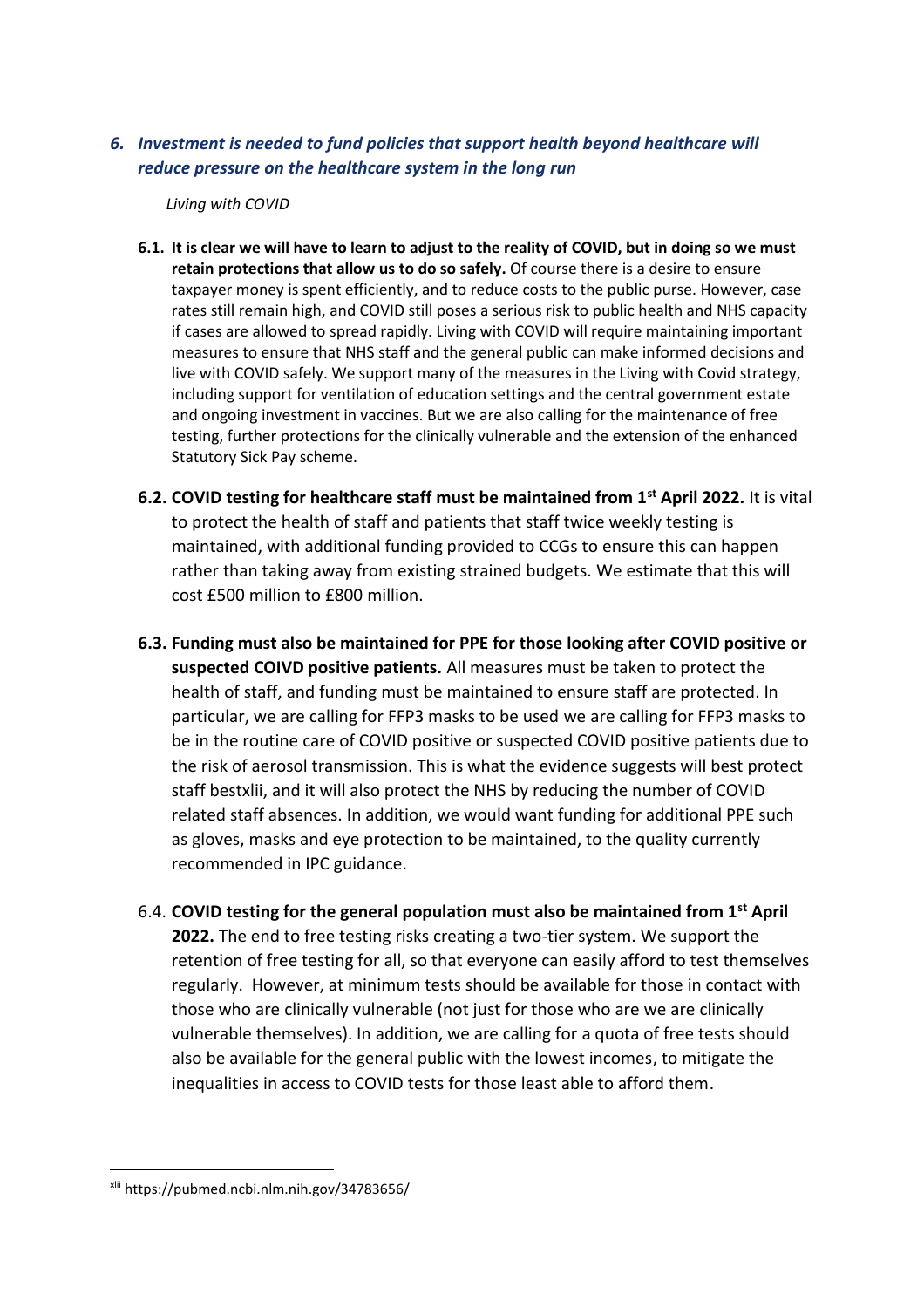6.5. **A robust sick pay system is essential to safeguard the incomes of those who become sick and ensure those that are infectious stay away from their workplaces.** We strongly supported enhancement of Statutory Sick Pay (SSP) during the height of the pandemic, on the grounds that the UK has one of the lowest rates of sick pay in Europe. This must be maintained for the immediate future, as well as the suspension of the three day waiting period, to ensure that those who are potentially infectious do not bring it into their workplaces, allowing viruses to spread and mutate more easily.

### *Social care*

- 6.6. **Increased pressure on the social care system is resulting in rising levels of unmet need, increasingly impacting the NHS and causing unnecessary strain on critical services**. People are living longer lives with more complex needs, and as a result demand is rising faster than the system can currently cope with<sup>xliii</sup>. This, in turn, impacts the NHS. People remain in hospital beyond the point at which they require urgent medical care waiting for appropriate care packages, causing distress and impacting resources.
- 6.7. **Significant investment is needed in key areas of the social care sector**. There must be an overall funding boost, beyond the £5.4 bn allocated to social care through the Health and Social Care levy announcement. This investment should be targeted towards investing in the social care workforce, as well as meeting current and future demand as a result of an ageing population. Staffing shortages are a major and chronic issue for the social care sector, with the latest data showing 105,000 vacancies advertised on the average day in 2020/21<sup>xliv</sup>. One of the ways for low paying sectors such as social care to retain and attract more highly-skilled and experienced staff is by creating opportunities for salary and career progression. Ensuring social care employment terms and conditions mirror those of the NHS would help with this. We estimate this will require a further £7.5 bn a year by 2024/25, based on Health Foundation analysis and updating for recent funding announcements<sup>xlv</sup>.
- 6.8. **We welcome the renewed focus on integration between the health and social care sector, as exemplified in the Levelling Up white paperxlvi .** Integration of local NHS, social care and community services can help prevent people from needing to go into a care home, as well as preventing avoidable need for NHS care. However, better

xliv https://www.skillsforcare.org.uk/adult-social-care-workforce-data/Workforce-

xliii https://www.bma.org.uk/media/3216/bma-calling-for-action-for-social-care-in-england-report-sept-2020.pdf

intelligence/publications/national-information/The-state-of-the-adult-social-care-sector-and-workforce-in-England.aspx

xlv https://www.health.org.uk/publications/health-and-social-care-funding-projections-2021

xlvi https://www.gov.uk/government/publications/levelling-up-the-united-kingdom